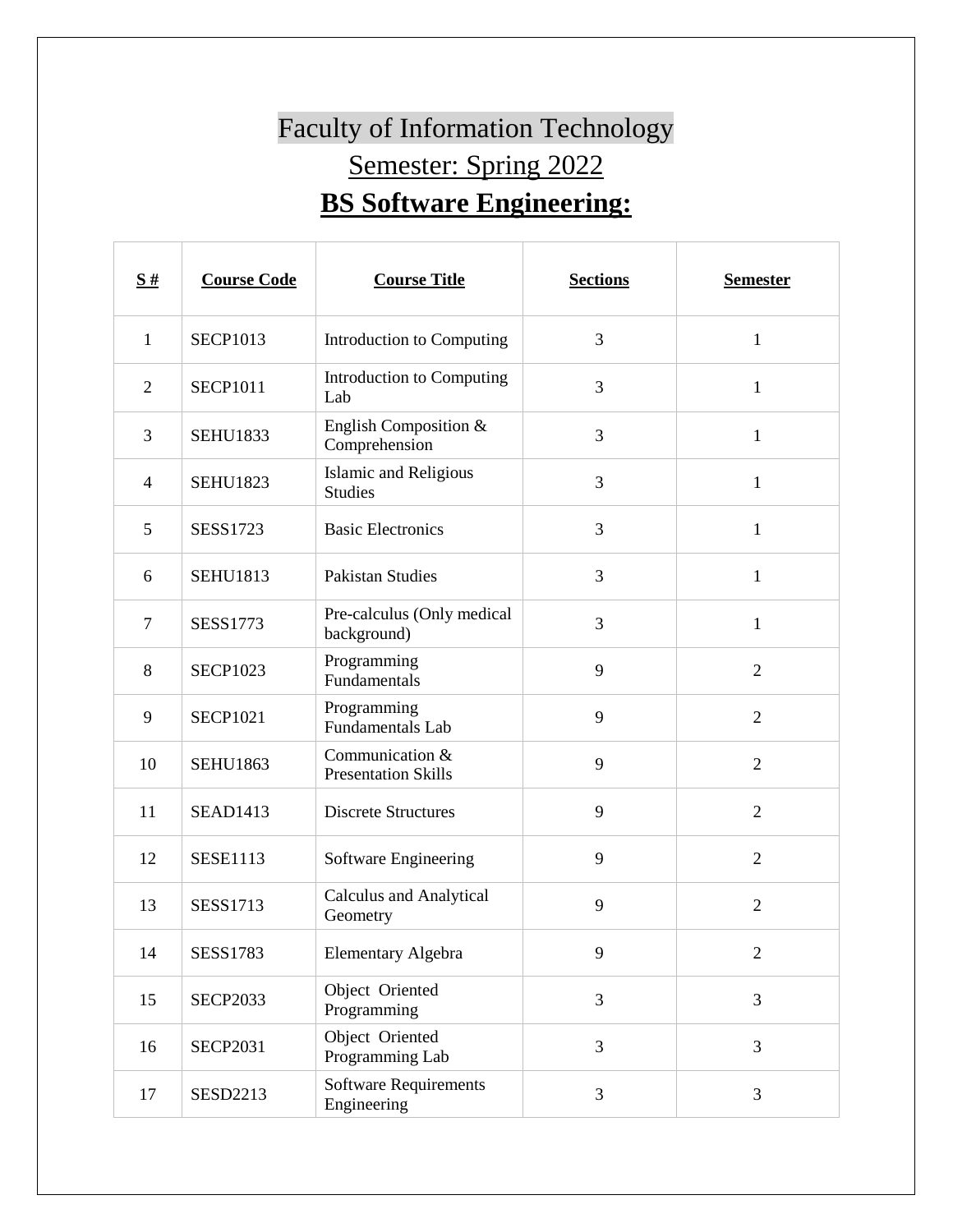| 18 | <b>SEAD3423</b> | <b>Introduction to Database</b><br>Systems - Theory                             | 3              | 3              |
|----|-----------------|---------------------------------------------------------------------------------|----------------|----------------|
| 19 | <b>SEAD3421</b> | <b>Introduction to Database</b><br>Systems - Lab                                | 3              | 3              |
| 20 | <b>SESS2743</b> | Linear Algebra                                                                  | 3              | 3              |
|    |                 | Uni- Elective Select any 1 course from the following:                           |                |                |
| 21 | <b>SEGE1913</b> | <b>Introduction to Business</b><br>(ITOB-SE)                                    | $\overline{2}$ | 3              |
| 22 | <b>SEGE3963</b> | <b>Fundamental of Marketing</b><br>(FOM-SE)                                     | $\mathbf{1}$   | 3              |
| 23 | <b>SECP2043</b> | Data Structure &<br>Algorithms (DSA-SE-T) -<br>Theory                           | 9              | $\overline{4}$ |
| 24 | <b>SECP2041</b> | Data Structure &<br>Algorithms (DSA-SE-L) -<br>Lab                              | 9              | $\overline{4}$ |
| 25 | <b>SESD2222</b> | Software Design &<br>Architecture (SDA-SE-T) -<br>Theory                        | 9              | $\overline{4}$ |
| 26 | <b>SESD2221</b> | Software Design &<br>Architecture (SDA-SE-L) -<br>Lab                           | 9              | $\overline{4}$ |
| 27 | <b>SEST2613</b> | <b>Business Process</b><br>Engineering (BPE-SE) (SE<br>Supporting - I)          | 9              | $\overline{4}$ |
| 28 | <b>SEHU2873</b> | <b>Technical and Business</b><br>Writing (Eng-III-SE)                           | 9              | $\overline{4}$ |
| 29 | <b>SESS2733</b> | Probability and Statistics<br>(PROB-SE)                                         | 9              | $\overline{4}$ |
| 30 | <b>SENS3513</b> | Operating Systems (OS-<br>SE-T) Theory                                          | 3              | 5              |
| 31 | <b>SENS3511</b> | Operating Systems (OS-<br>SE-L) Lab                                             | 3              | 5              |
| 32 | <b>SEAD3423</b> | <b>Introduction to Database</b><br>Systems (DB-SE-T)<br>Theory                  | 3              | 5              |
| 33 | <b>SEAD3421</b> | <b>Introduction to Database</b><br>Systems (DB-SE-L) Lab                        | 3              | 5              |
| 34 | <b>SESD3233</b> | Web Engineering (WEB-<br>$E-SE$ )                                               | 3              | 5              |
| 35 | <b>SESE3133</b> | Formal Methods in<br>Software Engineering (FM-<br>$SE$ ) – (SE Supporting - II) | 3              | 5              |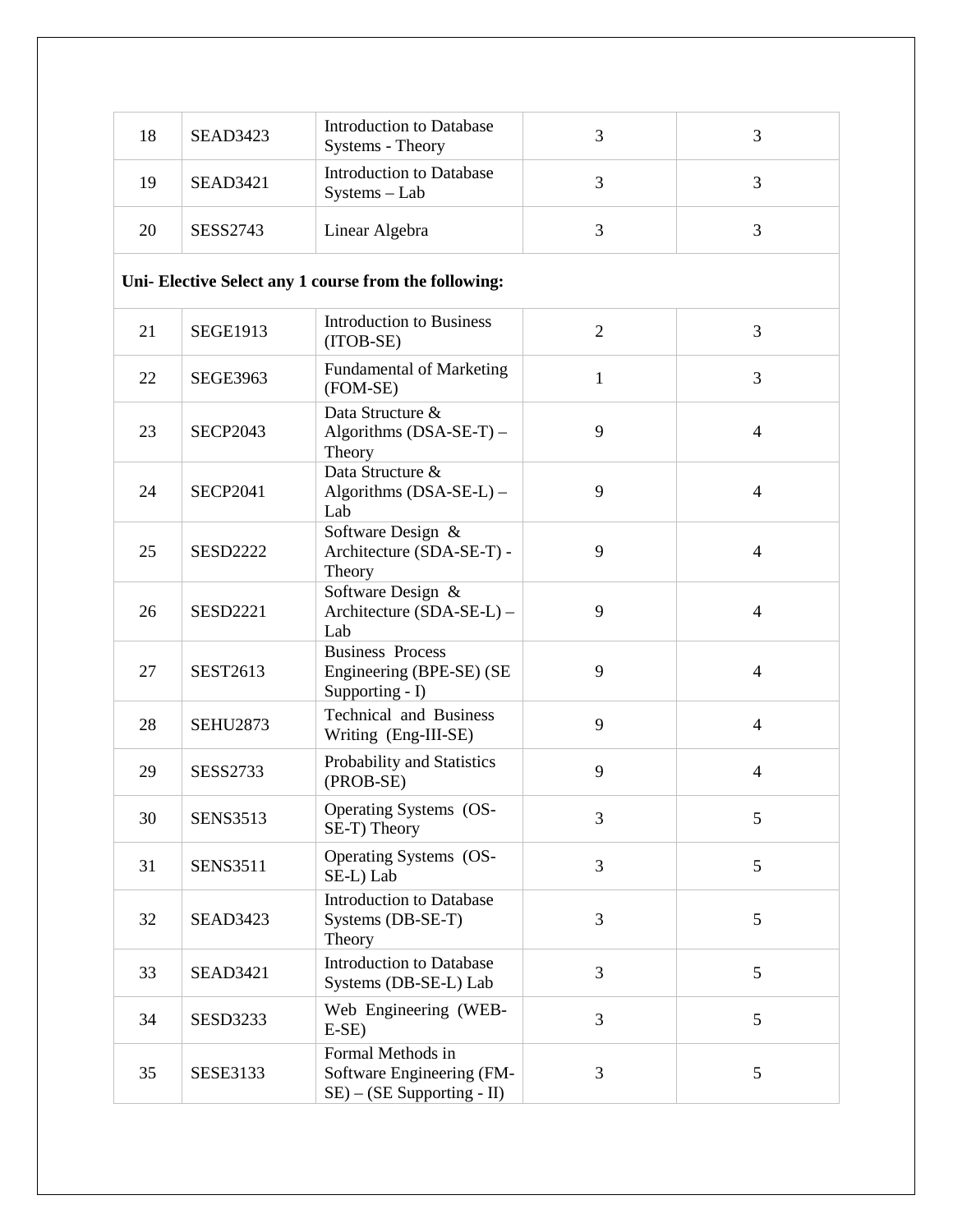|    |                            | Uni- Elective Select any 1 course from the following:                                          |                |                |  |
|----|----------------------------|------------------------------------------------------------------------------------------------|----------------|----------------|--|
| 36 | <b>SEGE2933</b>            | Technology<br>Entrepreneurship (T-ENT-<br>SE)                                                  | 3              | 5              |  |
| 37 | <b>SESM3313</b>            | Software Quality<br>Engineering (SQE-SE)                                                       | $\overline{4}$ | 6              |  |
| 38 | <b>SENS3523</b>            | Computer Comm. and<br>Networks (CCN-SE-T)<br>Theory                                            | $\overline{4}$ | 6              |  |
| 39 | <b>SENS3521</b>            | Computer Comm. and<br>Networks (CCN-SE-L) Lab                                                  | $\overline{4}$ | 6              |  |
| 40 | <b>SESD3241</b>            | Software Construction and<br>Development (SCD-SE-L)<br>- Lab                                   | $\overline{4}$ | 6              |  |
| 41 | <b>SESD3242</b>            | Software Construction and<br>Development (SCD-SE-T)<br>$-$ Theory                              | $\overline{4}$ | 6              |  |
|    | <b>SE-Elective:</b>        |                                                                                                |                |                |  |
| 42 | <b>SECP3053</b>            | Mobile Application<br>Development (MAD-SE)<br>$(SE Electric - I)$                              | $\overline{4}$ | 6              |  |
|    | <b>Supporting Courses:</b> |                                                                                                |                |                |  |
|    |                            |                                                                                                |                |                |  |
| 43 | <b>SESS3753</b>            | <b>Stochastic Processes(SE</b><br>Supporting)                                                  | $\overline{2}$ | 6              |  |
| 44 | <b>SESS3763</b>            | <b>Operations Research (OR-</b><br>SE) (SE Supporting - III)                                   | $\overline{2}$ | 6              |  |
| 45 | <b>SENS4533</b>            | Information Security -<br>$(ISEC-SE)$                                                          | $\mathbf{1}$   | 7              |  |
| 46 | <b>SESM4323</b>            | Software Project<br>$Management - (SPM-SE)$                                                    | 1              |                |  |
| 47 | SESD4913                   | Final Year Project I-<br>$(FYP-SE-I)$                                                          | $\mathbf{1}$   | $\overline{7}$ |  |
| 48 | <b>SESE4143</b>            | Software Re-engineering -<br>(SREE-SE)                                                         | $\mathbf{1}$   | $\overline{7}$ |  |
|    | <b>SE-Elective:</b>        |                                                                                                |                |                |  |
| 49 | <b>SECP4063</b>            | <b>Advance Web</b><br>Programming (AWP-SE)<br>$(SE Electric - III)$<br>Introduction to Machine | 1              | $\overline{7}$ |  |